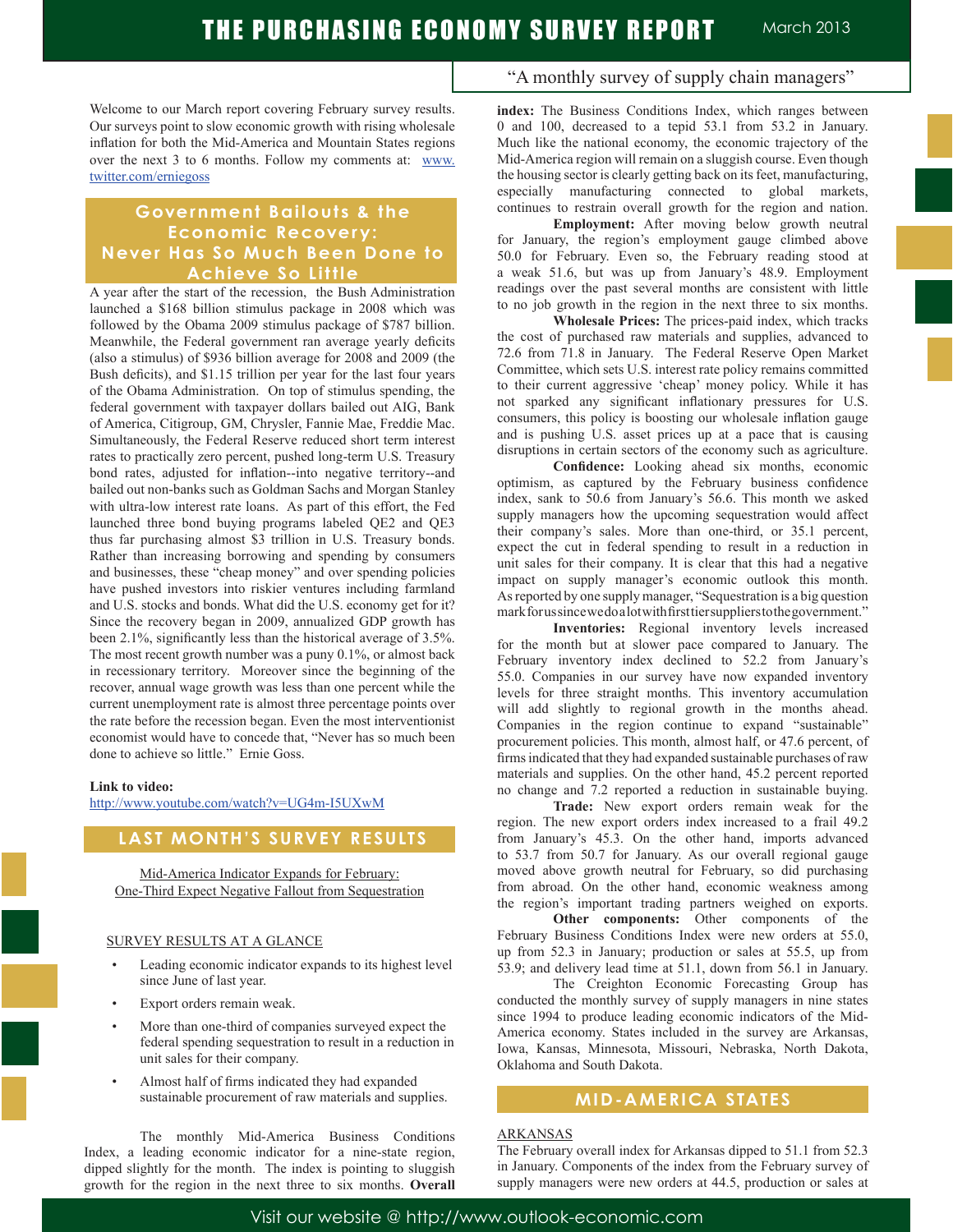49.0, delivery lead time at 62.5, inventories at 50.0, and employment at 49.4. Over the past year, the state's unemployment rate has declined by seven tenths of one percentage point. However, a large part of this decline was the result of approximately 23,000 workers leaving the work force. Our surveys point to a continuation of this weak hiring market, especially for smaller manufacturers as they struggle with impending mandates from healthcare reform.

#### IOWA

For a second straight month, Iowa's Business Conditions Index increased. The overall index from a survey of supply managers in the state climbed to 64.6, a regional high, from 59.8 in January. Iowa's leading economic indicator has now moved above growth neutral for 38 straight months. Components of the index for February were new orders at 70.7, production or sales at 71.1, delivery lead time at 58.4, employment at 62.5, and inventories at 60.3. For the first time since the economic recovery began in 2009, Iowa's unemployment rate has moved below 5 percent. Businesses in the state tied to energy and agriculture continue to experience healthy growth. Our surveys indicate that economic growth for Iowa will remain healthy for the next three to six months.

#### KANSAS

The Kansas Business Conditions Index for February expanded to 54.1 from January's 48.3. Components of the leading economic indicator from the monthly survey of supply managers were new orders at 57.2, production or sales at 56.2, delivery lead time at 50.5, employment at 49.7, and inventories at 56.7. The state's unemployment rate has declined by a full percentage point over the past year. However during this same period of time, Kansas has lost more than 7,000 jobs and approximately 22,000 workers left the state's labor market. Our surveys over the past several months point to sluggish, but positive business and job growth for the next three to six months.

#### MINNESOTA

For a third straight month, Minnesota's Business Conditions Index moved above growth neutral. The index from a monthly survey of supply managers in the state declined to 52.0 from 52.6 in January. Components of the index from the February survey were new orders at 44.8, production or sales at 50.5, delivery lead time at 56.2, inventories at 52.7, and employment at 51.7. Over the past year, Minnesota's unemployment rate has declined by approximately one-half of one percentage point. However, job growth has been sluggish over this same period of time. Our surveys over the past several months point to a continuation of this trend with very slow job growth. Minnesota firms depending heavily on exports have been negatively affected by slowing global economic pullbacks. On the positive side, firms linked to agriculture continue to experience healthy growth.

#### MISSOURI

The February Business Conditions Index for Missouri advanced to 52.1 from January's 51.2. Components of the survey of supply managers in the state were new orders at 51.8, production or sales at 50.9, delivery lead time at 53.8, inventories at 47.1, and employment at 57.0. Missouri's unemployment rate continues to move lower with the current jobless rate down a full three percentage points since the national economic recovery began in 2009. Heavy or durable goods manufacturers in the state, such as metal producers, continue to experience healthy growth while nondurable goods producers are encountering downturns in economic activity. Over the next three to six months, Missouri's economic growth will slow but remain positive according to our surveys.

## "A monthly survey of supply chain managers"

#### NEBRASKA

For the second time in the past three months, Nebraska's leading economic indicator sank below growth neutral. The Business Conditions Index, from a survey of supply managers, tumbled to 48.7 from January's 50.5, but was up slightly from December's 48.4. Components of the index for February were new orders at 50.2, production or sales at 47.5, delivery lead time at 48.8, inventories at 52.8, and employment at 44.3. Contrary to other states in the region, Nebraska's unemployment rate has declined and the labor force has expanded since the national expansion began in 2009. However according to our surveys over the past several months this very positive trajectory is now ending with slow to no growth projected for the next three to six months.

#### NORTH DAKOTA

For a third straight month, North Dakota's leading economic indicator is pointing to softer but still positive economic growth in the next three to six months. The index expanded to 54.4 from January's 53.8. Components of the overall index for February were new orders at 62.1, production or sales at 69.5, delivery lead time at 50.4, employment at 52.8, and inventories at 37.1. As a result of very strong economic growth, North Dakota's labor force participation rate, the share of the population that is working or looking for work, is the highest in the nation and its unemployment rate is the lowest in the nation. Thus, companies in the state are having increasing difficulty recruiting additional workers even as their new orders continue to expand at a very healthy pace. As a result, labor shortages are the chief inhibitor to more robust growth in North Dakota in the months ahead.

#### OKLAHOMA

The Business Conditions Index for Oklahoma moved above growth neutral for February. The leading economic indicator from a monthly survey of supply managers dipped to 52.5 from 53.8 in January. Components of the February survey of supply managers in the state were new orders at 51.7, production or sales at 48.4, delivery lead time at 49.0, inventories at 62.4, and employment at 51.0. Since the recovery began in 2009 and contrary to the nation, Oklahoma's unemployment rate has declined by two percentage points and the state's labor force has expanded by almost 40,000 workers. Durable goods manufacturers such as metal product producers are reporting very healthy growth while nondurable manufacturers including food processors are detailing pullbacks in economic activity. Based on our survey results over the past several months, Oklahoma growth will continue on a positive, but slower pace.

#### SOUTH DAKOTA

For a third straight month, South Dakota's leading economic indicator from a survey of supply managers rose above the 50.0 threshold to 52.5 from January's 53.5 and December's 51.9. Components of the index for February were new orders at 47.9, production or sales at 55.2, delivery lead time at 49.1, inventories at 52.4, and employment at 49.2. Since the recession ended in 2009, South Dakota's unemployment rate has declined by almost one percentage point. Manufacturing growth has been an important factor contributing to the lower jobless rate. Recent surveys indicate that overall and manufacturing growth will continue to be positive but slower.

## **THE BULLISH NEWS**

- Gasoline prices dropped this month as West Texas intermediate oil prices fell below \$90 per barrel.
- Nonfarm payroll employment rose by 236,000 in February and the unemployment rate dipped to 7.7% from 7.9%.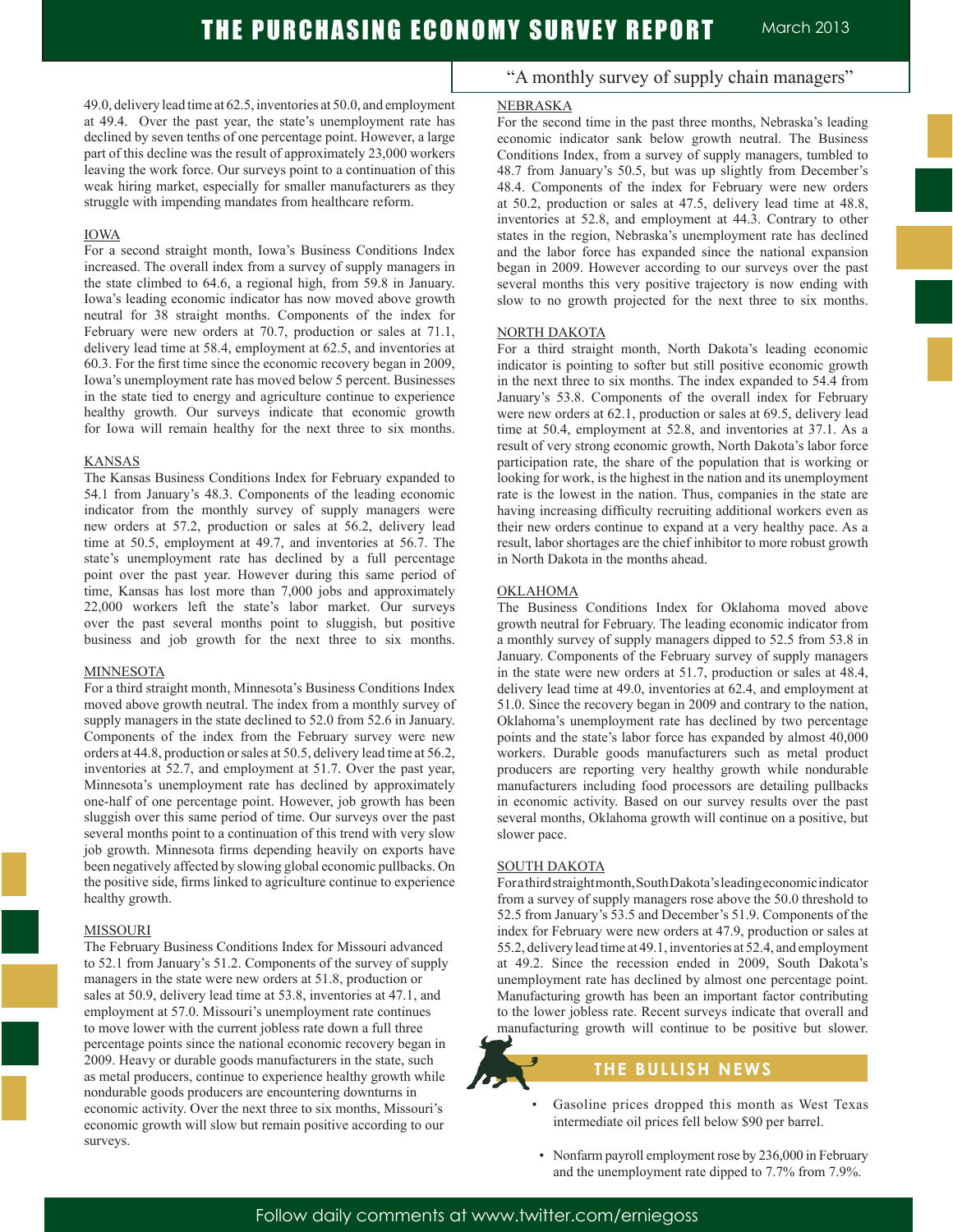# THE PURCHASING ECONOMY SURVEY REPORT March 2013

- The S&P/Case-Shiller Home Price Indices for December. showed home prices rose 6.8% in the 12 months ending in December 2012.
- The Conference Board Consumer Confidence Index rebounded in February as the shock effect caused by the fiscal cliff uncertainty and payroll tax increase faded.
- Both the national and Creighton purchasing management indices (PMI) for February as in past months point to improving growth in the months ahead.

# **THE BEARISH NEWS**

- Same store sales continue to run at about a 2.5% to 3.0%, year-over-year growth. This is not good.
- The US trade deficit widened to \$44.4 billion in January as exports dropped and oil imports rose.

### **WHAT TO WATCH**

- PMI's: On April 1, Creighton releases its regional leading economic indicator (PMI) and the national Institute for Supply Management releases its national PMI. A large increase would be very bullish for the economy and "seal the deal" on higher long-term interest rates.
- Retail sales: Around the middle of each month the U.S. Census Bureau releases its retail sales data for the previous month. The consumer is still under water. Any significant weakness reported in April for the month of March will be blamed on the sequester and will receive major press coverage. We need to see monthly growth of 0.7%+ to continue bullish trend.
- Jobs: On Friday April 5, the U.S. Bureau of Labor Statistics (BLS) will release the employment report for March. Another strong report will like March's will mean higher interest rates sooner.

### **THE OUTLOOK**

#### FROM GOSS:

Ī

- The U.S. Department of Energy is considering 16 applications for terminals to export American natural gas to energy-hungry countries such as Japan, Approval of these applications will be a very important step to help insure long-run U.S. economic growth.
- I expect long-term interest rates to rise by as much as 1% by the end of the summer.
- Oil and gasoline prices will move significantly lower by the end of summer.
- I expect a pullback in U.S. stock prices soon. However, stocks remain a bargain even at their current levels (the healthiest horse in the glue factory).

# "A monthly survey of supply chain managers"

### OTHER FORCASTS:

 • "International Trade Management in Supply Chain Program," The International Trade Management in the Supply Chain Certificate program is designed to meet the needs of companies that do business in an international environment. The program includes key topics from areas such as compliance, the legal environment, risk management, security, and global operations. The program consists of a set of core courses and an applied project to complete the certificate requirements. This program uses an applied knowledge instructional approach to deliver the maximum value to students and employers.

# **Goss Eggs (Recent Dumb Economic Moves)**

- Iowa Senator. Tom Harkin plans to reintroduce his transactions tax. It is expected to generate new taxes of \$350 billion over 10 years. The Iowa Democrat and other lawmakers announced recently that they're making a fresh run at a transaction tax on Wall Street trades. For every \$100 in trades, the tax would be three cents. This will be a "slippery slope" with the rate growing as Washington's spending needs expand. In the end, it will punish the financial sector and retirement accounts.
- Survey results for March will be released on the month's first business day, April 1.

Follow Goss on twitter at http://twitter.com/erniegoss For historical data and forecasts visit our website at: http://www2.creighton.edu/business/economicoutlook/ www.ernestgoss.com